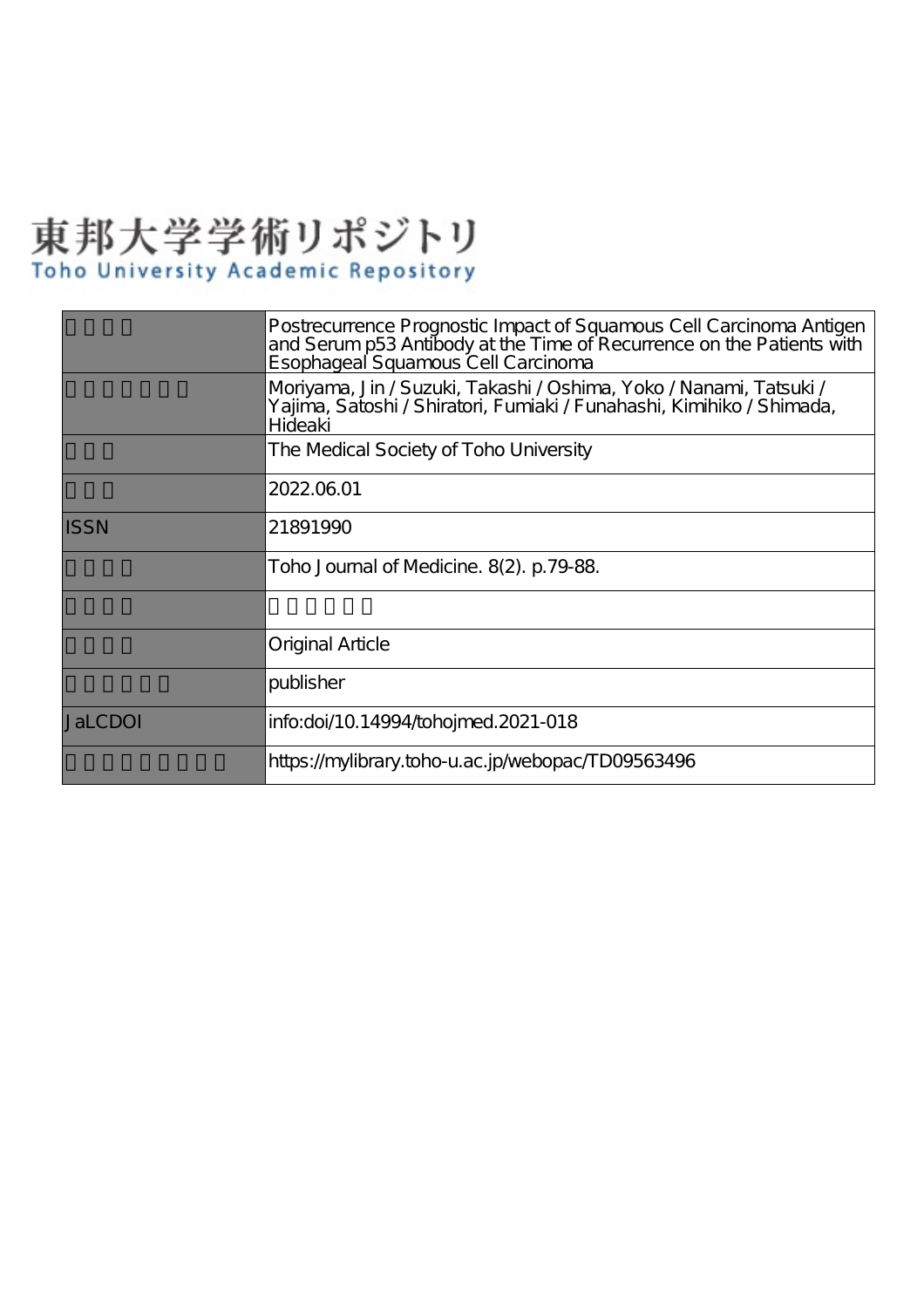## Postrecurrence Prognostic Impact of Squamous Cell Carcinoma Antigen and Serum p53 Antibody at the Time of Recurrence on the Patients with Esophageal Squamous Cell Carcinoma

Jin Moriyama<sup>1)</sup> Takashi Suzuki<sup>2)</sup> Yoko Oshima<sup>2)</sup> Tatsuki Nanami<sup>2)</sup> Satoshi Yajima<sup>2</sup> Fumiaki Shiratori<sup>2</sup> Kimihiko Funahashi<sup>2)</sup> and Hideaki Shimada<sup>1, 2, 3)\*</sup>

<sup>1)</sup>Department of Clinical Oncology, Toho University Graduate School of Medicine, Tokyo, Japan 2) Department of Surgery, Toho University School of Medicine, Tokyo, Japan 3) Department of Gastroenterological Surgery, Toho University Graduate School of Medicine, Tokyo, Japan

#### ABSTRACT

Introduction: Only a few papers have evaluated the postrecurrence prognostic impact of serum squamous cell carcinoma antigen (SCC-Ag) and serum p53 antibody (s-p53-Abs) on esophageal squamous cell carcinoma (ESCC) recurrence.

M ethods: A total of 218 patients with ESCC who underwent subtotal esophagectomy between 2009 and 2020 were enrolled. Among them, 67 patients developed recurrence by the end of 2020. The postrecurrence prognostic impact of SCC-Ag and s-p53-Abs on recurrence was evaluated.

R esults: SCC-Ag, but not s-p53-Abs, positivity increased significantly at recurrence. After combining both tumor markers, 52 of the 67 patients (78%) showed positivity at recurrence. The positivity of s-p53-Abs was not associated with postrecurrence prognosis. SCC-Ag positivity was slightly associated with poor postrecurrence prognosis, although the difference was not significant. Among the subgroups according to the SCC-Ag and the s-p53-Abs status at recurrence, the double-positive group showed the worst prognosis after recurrence.

Conclusions: A combination of serum SCC-Ag and s-p53-Abs showed a high positivity rate of 78% at recurrence, and concurrent use of both the tumor markers may guide postoperative follow-up.

Toho J Med 8 (2): 79―88, 2022

KEYWORDS: serum SCC antigen, serum p53 antibodies, esophageal squamous cell carcinoma, recurrence, prognosis

\*Corresponding Author: Hideaki Shimada, 6-11-1 Omori-Nishi, Otaku, Tokyo 143-8541, Japan, tel: +81―3―3762―4151 e-mail: hideaki.shimada@med.toho-u.ac.jp DOI: 10.14994/tohojmed.2021-018

Received Dec. 29, 2021: Accepted Mar. 1, 2022 Toho Journal of Medicine 8 (2), June 1, 2022. ISSN 2189―1990, CODEN: TJMOA2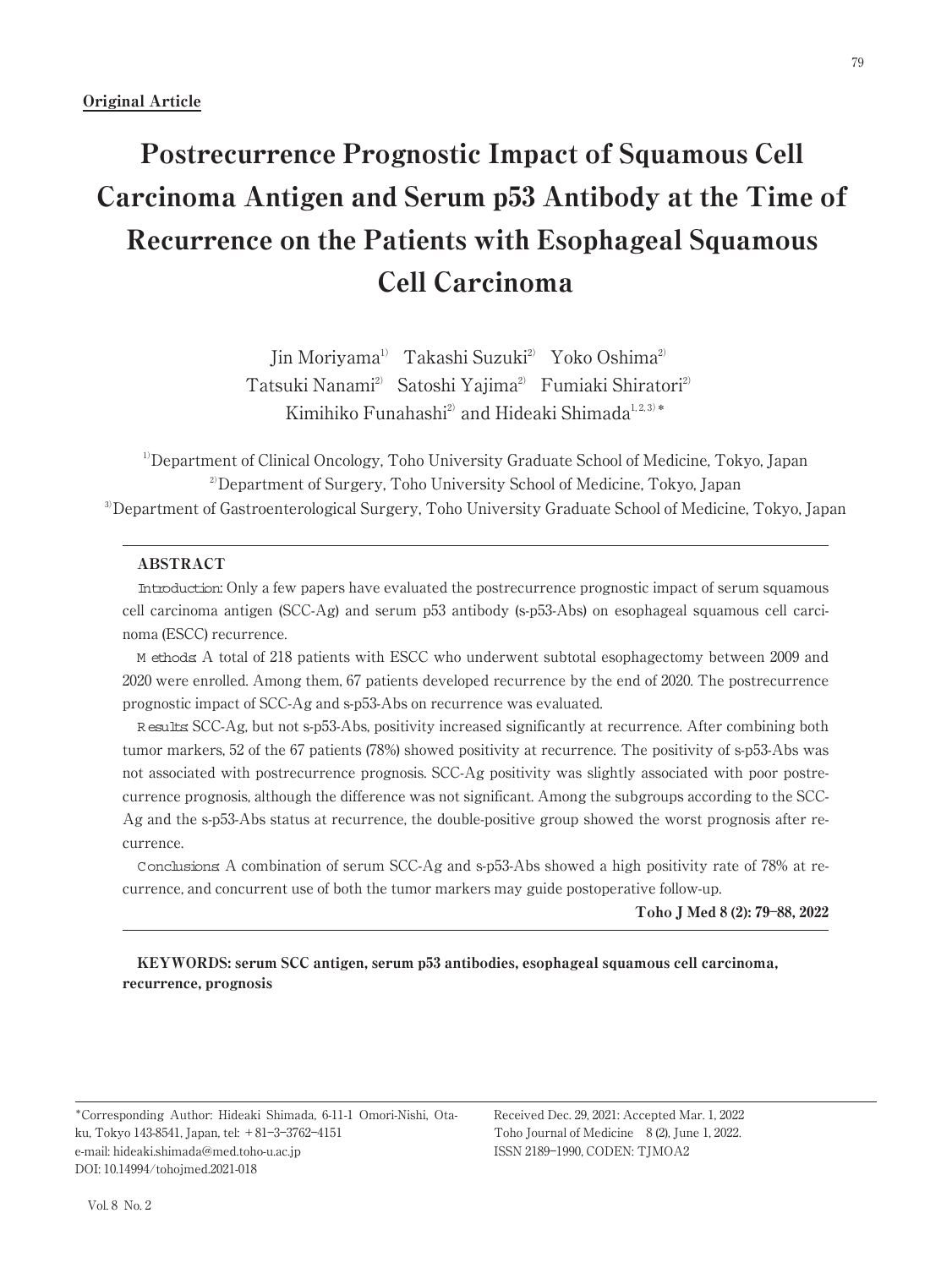

Fig. 1 Flowchart of patient selection.

#### Introduction

While recent advancements in diagnostic modalities,<sup>1)</sup> surgical techniques,<sup>2,3)</sup> perioperative management,<sup>4)</sup> and multidisciplinary treatment<sup> $5,6)$ </sup> have improved the prognosis of esophageal cancer, prognosis after recurrence remains abysmal.<sup>7,8)</sup> Studies have identified several prognostic factors for recurrent esophageal cancer, including recurrence patterns, number of metastases, and recurrencefree-survival time.<sup>9-11)</sup> Moreover, preoperative tumor markers have been evaluated for their prognostic significance.<sup>12-14)</sup> In line with this, reports have shown that serum p53 antibody (s-p53-Abs) was associated with the outcomes of patients with recurrent esophageal squamous cell carcinoma (ESCC).<sup>8)</sup>

Although the postrecurrence prognostic impact of serum tumor markers has been evaluated in patients with recurrent gastric cancer<sup>15)</sup> and recurrent colorectal can $c$ er,<sup>16)</sup> only two reports have investigated the prognostic impact of tumor markers in patients with recurrent ESCC. $8,17$ ) Nonetheless, given that both studies evaluated the postrecurrence prognostic impact of only squamous cell carcinoma antigen (SCC-Ag) or only s-p53-Abs at recurrence, no study has determined the postrecurrence prognostic impact of both tumor markers at recurrence.

Therefore, the current study sought to evaluate the postrecurrence prognostic impact of combining both SCC-Ag and s-p53-Abs at recurrence of ESCC.

#### Methods

#### Patients

Fig. 1 presents a flowchart for patient selection. A total of 295 patients with primary esophageal cancer underwent surgery at Toho University Hospital from October 2009 to June 2020. Among these patients, 25 with malignancies other than squamous cell carcinoma, 8 with stage 0 disease, 8 with stage IVB disease and distant metastasis (according to the TNM Classification of Malignant Tumors, UICC 8th edition), 29 with unresectable disease, and 7 who had no tumor marker measurements were excluded, ultimately leaving 218 patients. Among the 218 patients, 67 (31%) developed recurrence by the end of 2020.

Among the 67 patients who developed recurrence, 38 (57%) received neoadjuvant therapy, with 28 receiving neoadjuvant chemotherapy (5-fluorouracil and cisplatin) and 10 receiving neoadjuvant chemoradiotherapy. All patients underwent standard radical esophagectomy with lymph node dissection according to the treatment guideline for esophageal cancer.<sup>7)</sup>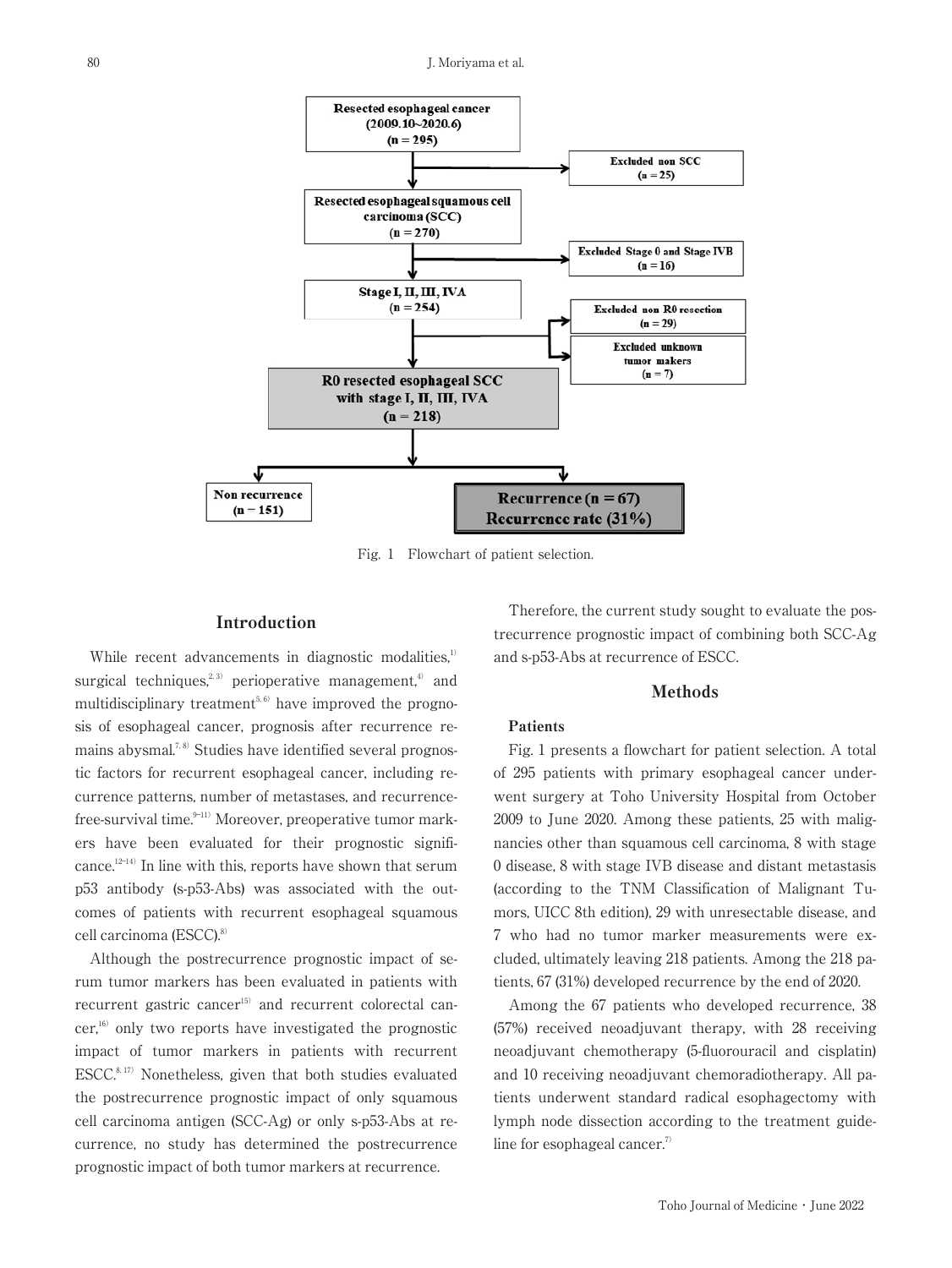| Variables<br>$(n = 218)$               | Recurrence<br>$(n = 67)$ | Non recurrence<br>$(n = 151)$ | p value <sup>a</sup> |
|----------------------------------------|--------------------------|-------------------------------|----------------------|
| Age                                    |                          |                               |                      |
| $\geq 65$ years (n = 131)              | 37 (28%)                 | 94 (72%)                      | 0.37                 |
| $\leq$ 65 years (n = 87)               | 30 (34%)                 | 57 (66%)                      |                      |
| Gender                                 |                          |                               |                      |
| Female $(n = 48)$                      | 13 (27%)                 | 35 (73%)                      | 0.59                 |
| Male $(n = 170)$                       | 54 (32%)                 | 116 (68%)                     |                      |
| Tumor location                         |                          |                               |                      |
| Upper $(n=47)$                         | 13 (28%)                 | 34 (72%)                      | 0.72                 |
| Lower $(n = 171)$                      | 54 (32%)                 | 117 (68%)                     |                      |
| Tumor depth                            |                          |                               |                      |
| $pT1/2$ (n = 121)                      | 23 (19%)                 | 98 (81%)                      | $< 0.01$ **          |
| $pT3/4$ (n = 97)                       | 44 (45%)                 | 53 (55%)                      |                      |
| Lymph node status                      |                          |                               |                      |
| Negative $(n = 101)$                   | 12 (12%)                 | 89 (88%)                      | $< 0.01$ **          |
| Positive $(n = 117)$                   | 55 (47%)                 | 62 (53%)                      |                      |
| Stage                                  |                          |                               |                      |
| pStage I/II ( $n = 121$ )              | 15 (12%)                 | 106 (88%)                     | $< 0.01$ **          |
| pStage III/IVA ( $n = 97$ )            | 52 (54%)                 | 45 (46%)                      |                      |
| SCC-Ag before treatment                |                          |                               |                      |
| (cut-off value = $1.5 \text{ ng/ml}$ ) |                          |                               |                      |
| Negative $(n = 114)$                   | 33 (29%)                 | 81 (71%)                      | 0.56                 |
| Positive $(n = 104)$                   | 34 (33%)                 | 70 (67%)                      |                      |
| s-p53-Abs before treatment             |                          |                               |                      |
| (cut-off value = $1.3$ U/ml)           |                          |                               |                      |
| Negative $(n = 171)$                   | 51 (30%)                 | 120 (70%)                     | 0.59                 |
| Positive $(n = 47)$                    | 16 (34%)                 | 31 (66%)                      |                      |

Table 1 Comparison of recurrence rates in clinicopathological variables of R0 resected esophageal squamous cell carcinoma

a Fisher's exact probability test

#### Serum tumor markers and follow-up

After surgery, physical examinations, computed tomography, and laboratory tests were performed as followup. These tumor markers were measured every 1-3 months after surgery until recurrence. The cutoff values for s-p53-Abs and SCC-Ag were 1.3 U/mL and 1.5 ng/mL, respectively.<sup>18)</sup> Recurrence was determined based on computed tomography findings. Other tests such as positron emission tomography were also performed to determine recurrence, if necessary. All patients were followed up until the end of 2020 or death. The median follow-up duration for survivors was 22 months.

#### Statistical analysis

Differences between groups were analyzed using Fisher's exact probability test for the categorical variables. Overall survival curves were generated using the Kaplan-Meier method, with differences being assessed using the log-rank test. The overall survival was assessed using uni-

Vol. 8 No. 2

variate analyses with the log-rank test. A p value  $\leq 0.05$ was considered statistically significant. All statistical analyses were performed using EZR (Saitama Medical Center, Jichi Medical University, Saitama, Japan), a graphical user interface of R (R Foundation for Statistical Computing, Vienna, Austria). This software is a modified version of the R Commander designed to add statistical functions frequently used in biostatistics more precisely.19)

#### Results

#### Comparison of recurrence rates in clinicopathological variables of R0-resected esophageal squamous cell carcinoma

Table 1 compares the recurrence rates among the various clinicopathological characteristics of R0-resected ESCC. Recurrence rates were significantly higher in T3T4 tumors (45%,  $p < 0.01$ ), lymph node-positive patients (47%,  $p \leq 0.01$ ), and stage III/IVA patients (54%,  $p \leq 0.01$ ) com-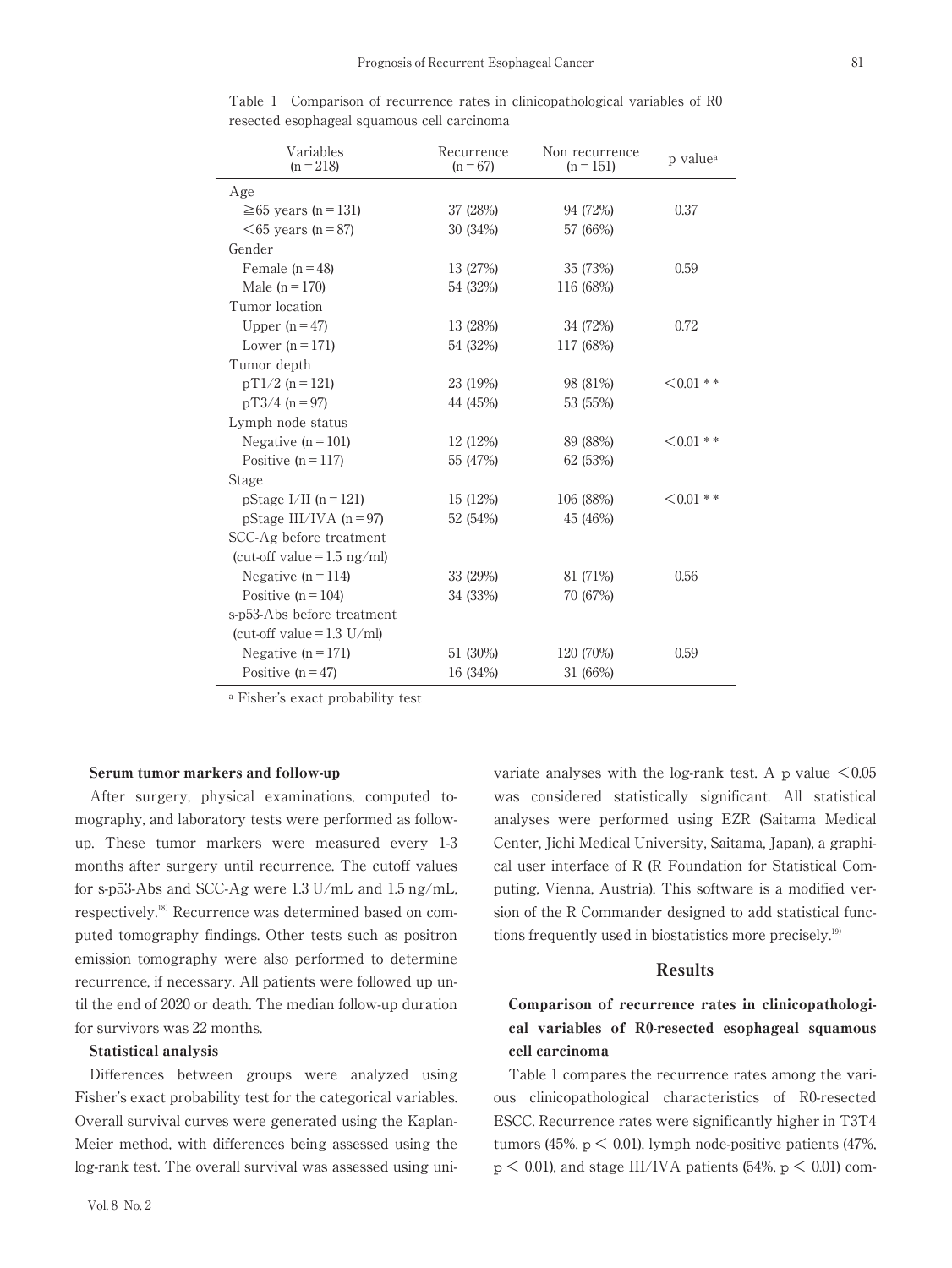Table 2 Comparison of tumor marker positivity rates at recurrence in clinicopathological variables

| (A)                           | $SCC-Ag$                    | $SCC-Ag$                    |                      |
|-------------------------------|-----------------------------|-----------------------------|----------------------|
| Variables                     | Positive<br>at recurrence   | Negative<br>at recurrence   | p value <sup>a</sup> |
| $(n = 67)$                    | $(n = 47)$                  | $(n = 20)$                  |                      |
| Age                           |                             |                             |                      |
| $\geq 65$ years (n = 37)      | 26 (70%)                    | 11 (30%)                    | 1                    |
| $<65$ years (n = 30)          | 21 (70%)                    | $9(30\%)$                   |                      |
| Gender                        |                             |                             |                      |
| Female $(n=13)$               | 9(69%)                      | 4(31%)                      | 1                    |
| Male $(n=54)$                 | 38 (70%)                    | 16 (30%)                    |                      |
| Tumor location                |                             |                             |                      |
|                               | 7(54%)                      | 6(46%)                      | 0.18                 |
| Upper $(n=13)$                |                             |                             |                      |
| Lower $(n = 54)$              | 40 (74%)                    | 14 (26%)                    |                      |
| Tumor depth                   |                             |                             |                      |
| $pT1/2$ (n = 23)              | 13 (57%)                    | 10 (43%)                    | 0.09                 |
| $pT3/4$ (n = 44)              | 34 (77%)                    | 10(23%)                     |                      |
| Lymph node status             |                             |                             |                      |
| Negative $(n=12)$             | 8 (67%)                     | 4(33%)                      | 0.74                 |
| Positive $(n = 55)$           | 39 (71%)                    | 16 (29%)                    |                      |
| Stage                         |                             |                             |                      |
| pStage I/II ( $n = 15$ )      | $9(60\%)$                   | 6(40%)                      | 0.35                 |
| pStage III/IVA ( $n = 52$ )   | 38 (81%)                    | 14 (70%)                    |                      |
| SCC-Ag before treatment       |                             |                             |                      |
| (cut-off value = $1.5$ ng/ml) |                             |                             |                      |
| Negative $(n = 33)$           | 17 (52%)                    | 16 (48%)                    | $< 0.01$ **          |
| Positive $(n = 34)$           | 30 (88%)                    | 4(12%)                      |                      |
| s-p53-Abs before treatment    |                             |                             |                      |
| (cut-off value = $1.3$ U/ml)  |                             |                             |                      |
| Negative $(n=51)$             | 36 (71%)                    | 15 (29%)                    | 1                    |
| Positive $(n = 16)$           | 11 (69%)                    | 5(31%)                      |                      |
| (B)                           | s-p53-Abs                   | s-p53-Abs                   |                      |
| Variables                     | Positive                    | Negative                    | p value <sup>a</sup> |
| $(n = 67)$                    | at recurrence<br>$(n = 20)$ | at recurrence<br>$(n = 47)$ |                      |
|                               |                             |                             |                      |
| Age                           |                             |                             |                      |
| $\geq 65$ years (n = 37)      | 9(24%)                      | 28 (76%)                    | 0.29                 |
| $<65$ years (n = 30)          | 11 (37%)                    | 19 (63%)                    |                      |
| Gender                        |                             |                             |                      |
| Female $(n=13)$               | 3(23%)                      | 10 (77%)                    | 0.74                 |
| Male $(n=54)$                 | 17 (31%)                    | 37 (69%)                    |                      |
| Tumor location                |                             |                             |                      |
| Upper $(n=13)$                | 4(31%)                      | 9(69%)                      | 0.72                 |
| Lower $(n = 54)$              | 16 (30%)                    | 38 (70%)                    |                      |
| Tumor depth                   |                             |                             |                      |
| $pT1/2$ (n = 23)              | 8 (35%)                     | 15 (65%)                    | 0.58                 |
| $pT3/4$ (n = 44)              | 12 (27%)                    | 32 (73%)                    |                      |
| Lymph node status             |                             |                             |                      |
| Negative $(n=12)$             | $6(50\%)$                   | $6(50\%)$                   | 0.16                 |
| Positive $(n = 55)$           | 14 (25%)                    | 41 (75%)                    |                      |
| Stage                         |                             |                             |                      |
| pStage I/II ( $n = 15$ )      | 7 (47%)                     | 8 (53%)                     | 0.12                 |
| pStage III/IVA ( $n = 52$ )   | 13 (25%)                    | 39 (75%)                    |                      |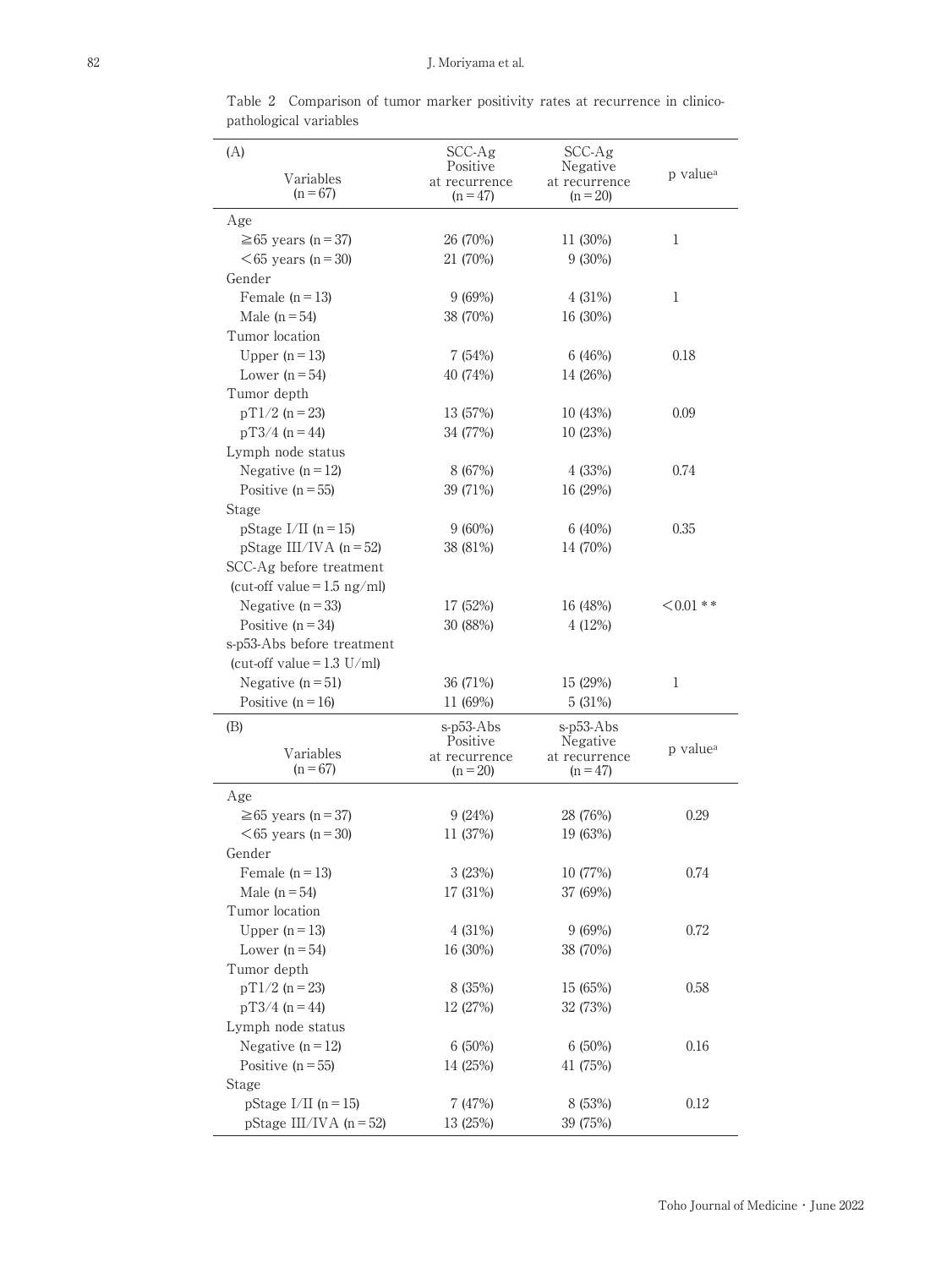| (B)<br>Variables<br>$(n = 67)$         | s-p53-Abs<br>Positive<br>at recurrence<br>$(n = 20)$ | $s-p53-Abs$<br>Negative<br>at recurrence<br>$(n = 47)$ | p value <sup>a</sup> |
|----------------------------------------|------------------------------------------------------|--------------------------------------------------------|----------------------|
| SCC-Ag before treatment                |                                                      |                                                        |                      |
| (cut-off value = $1.5 \text{ ng/ml}$ ) |                                                      |                                                        |                      |
| Negative $(n=33)$                      | 12 (36%)                                             | 21 (64%)                                               | 0.29                 |
| Positive $(n = 34)$                    | 8 (24%)                                              | 26 (76%)                                               |                      |
| s-p53-Abs before treatment             |                                                      |                                                        |                      |
| (cut-off value = $1.3$ U/ml)           |                                                      |                                                        |                      |
| Negative $(n=51)$                      | 6(12%)                                               | 45 (88%)                                               | $0.01**$             |
| Positive $(n = 16)$                    | 14 (88%)                                             | 2(12%)                                                 |                      |

Table 2 continued

a Fisher's exact probability test



Fig. 2 Comparison of pretreatment tumor markers and postrecurrent tumor markers: (a) changing patterns and (b) comparison of positive rates before treatment and at recurrence. The *p*-values were analyzed by Fisher's exact probability test.

pared to other patients. Moreover, the recurrence rates were higher in the SCC-Ag-positive group  $(33\%, p = 0.56)$ and also in the s-p53-Abs-positive group  $(34\%, p = 0.59)$ ; however, the difference was not significant.

#### Comparison of tumor marker positivity rates at recurrence in clinicopathological variables

Table 2A shows the positive rates of SCC-Ag at recurrence. SCC-Ag positivity before treatment was significantly associated with that at recurrence ( $p < 0.01$ ). Table 2B shows the s-p53-Abs positivity rates at recurrence. s-p 53-Abs positivity before treatment was significantly associated with that at recurrence ( $p \leq 0.01$ ). The other variables showed no significant differences in positivity rates at recurrence.

#### Comparison of pretreatment tumor markers and postrecurrence tumor markers

Changes in tumor markers at recurrence relative to that before treatment are shown in Fig. 2a. Accordingly, 70% (47/67) of the patients with recurrence showed increased SCC-Ag values, whereas only 22% (15/67) of the patients showed increased s-p53-Abs values. The frequency of patients with increased SCC-Ag values was sig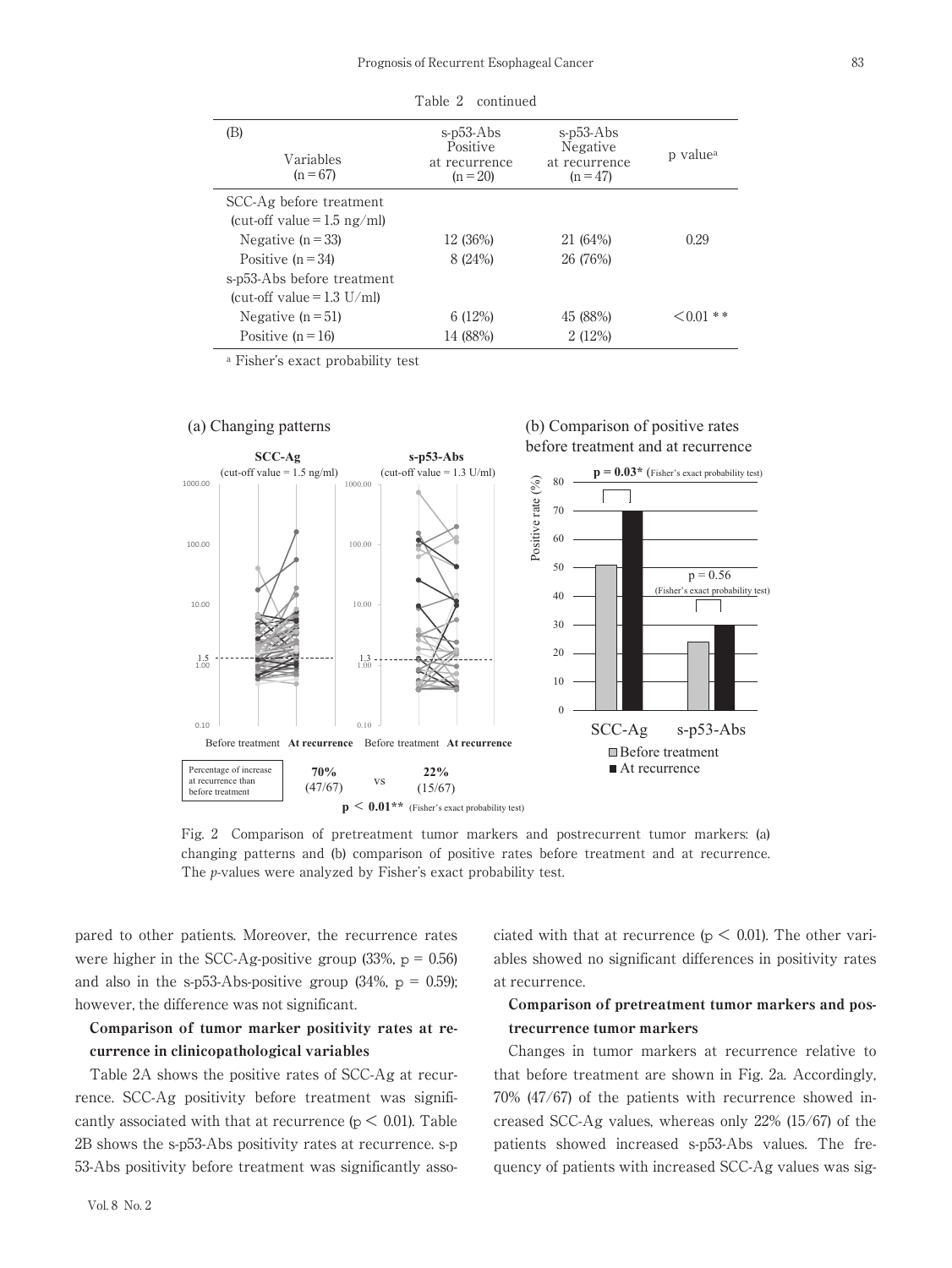(a) Correlation between SCC-Ag and s-p53-Abs status before treatment

(b) Correlation between SCC-Ag and s-p53-Abs status at recurrence



Fig. 3 Correlation between the SCC-Ag and the s-p53-Abs status before treatment and at recurrence: (a) before treatment and (b) at recurrence. The *p*-values were analyzed by Fisher's exact probability test.



Fig. 4 Comparison of the overall survival according to the SCC-Ag/s-p53-Abs status before treatment and at recurrence: (a) the s-p53-Abs status before treatment and months after surgery, (b) the s-p53-Abs status at recurrence and months after recurrence, (c) the SCC-Ag status before treatment and months after surgery, and (d) the SCC-Ag status at recurrence and months after recurrence. The *p*-values were analyzed by the log-rank test.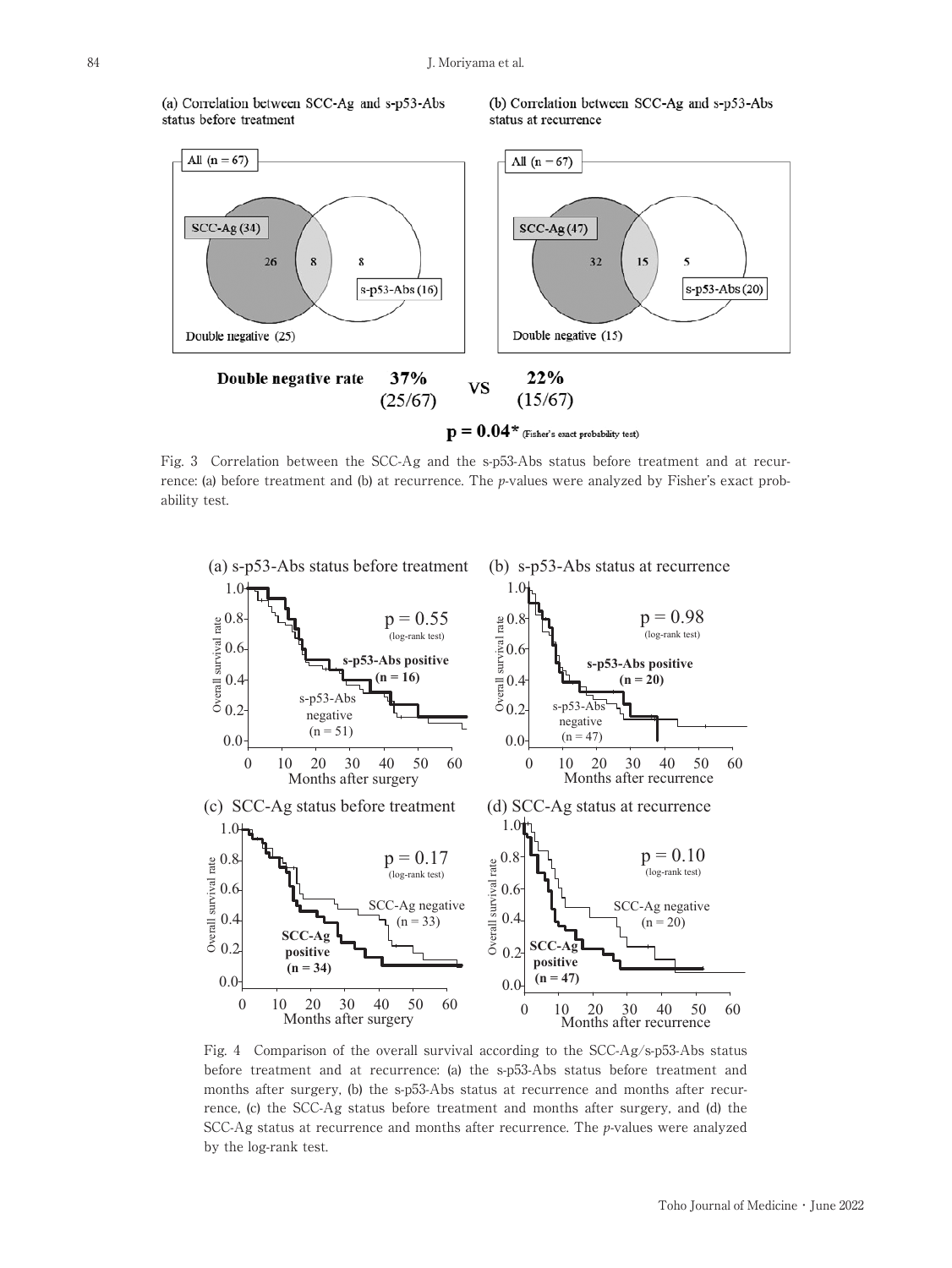nificantly higher than those with increased s-p53-Abs values ( $p < 0.01$ ).

The SCC-Ag positivity rates increased significantly from 51% (34/67) before treatment to 70% (47/67) at recurrence ( $p = 0.03$ ), whereas the s-p53-Abs positivity rates in-

Table 3 Univariate analyses of prognostic variables for overall survival after recurrence in the patients with recurrent esophageal squamous cell carcinoma

| Variables                     | Univariate<br>p value <sup>a</sup> |
|-------------------------------|------------------------------------|
| Age (year) (before treatment) | 0.11                               |
| $\geq 65 / < 65$              |                                    |
| Gender                        | 0.24                               |
| Male/Female                   |                                    |
| Tumor depth                   | 0.76                               |
| pT3T4/pT1T2                   |                                    |
| Nodal status                  | 0.11                               |
| positive/negative             |                                    |
| Tumor marker status           |                                    |
| (at recurrence)               |                                    |
| s-p53-Abs                     | 0.98                               |
| Positive/Negative             |                                    |
| $SCC-Ag$                      | 0.10                               |
| Positive/Negative             |                                    |

a log-rank test

creased from 24% (16/67) before treatment to 30% (20/67) at recurrence, although the difference was not significant  $(p = 0.56)$  (Fig. 2b).

#### Correlation between the SCC-Ag and the s-p53-Abs status before treatment and at recurrence

The correlation between the SCC-Ag and the s-p53-Abs status before treatment and at recurrence is shown in Fig. 3. After combining both tumor markers, the double positivity group increased from 8 to 15 cases, whereas the double negativity group decreased from 25 (37%) to 15 (22%) cases ( $p = 0.04$ ). Thus, the positivity rate of the tumor markers at recurrence reached as high as 78% after combining both markers.

### Comparison of the overall survival according to the SCC-Ag/s-p53-Abs status before treatment and at recurrence

No significant difference in prognosis was observed between s-p53-Abs-positive and -negative groups before treatment and at recurrence  $(p = 0.55, p = 0.98)$  (Fig. 4a, b). However, the SCC-Ag-positive group tended to have poorer prognosis ( $p = 0.17$ ,  $p = 0.10$ ) (Fig. 4c, d).

Comparison of the postrecurrence overall survival according to the SCC-Ag/s-p53-Abs status at recurrence

None of the clinicopathological variables were identified



Fig. 5 Comparison of the postrecurrence overall survival according to the SCC-Ag/ s-p53-Abs status at recurrence.

SCC-Ag  $(+)$  /s-p53-Abs  $(+)$  and SCC-Ag  $(-)$  /p-53-Abs  $(-)$  are shown as solid lines, and SCC-Ag  $(+)$ /s-p53-Abs  $(-)$  and SCC-Ag  $(-)$ /s-p53-Abs  $(+)$  are shown as dashed lines.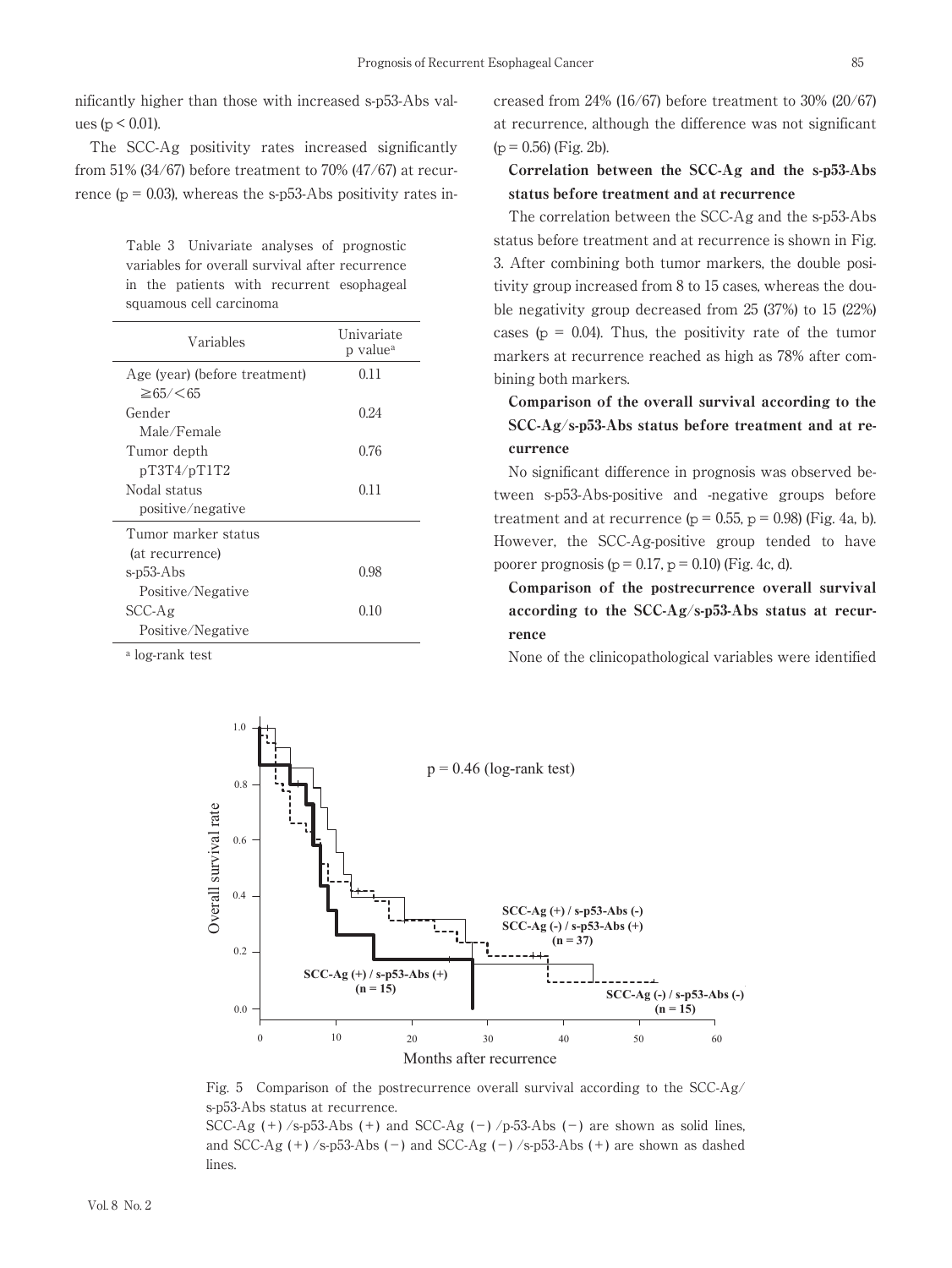

Fig. 6 Comparison of the postrecurrence overall survival according to the SCC-Ag/s-p53-Abs status at recurrence: (a) SCC-Ag positive and s-p53-Abs positive vs. SCC-Ag negative and s-p53-Abs positive, (b) SCC-Ag positive and s-p53-Abs positive vs. SCC-Ag positive and s-p53-Abs negative, (c) SCC-Ag positive and s-p53-Abs positive vs. SCC-Ag negative and s-p53-Abs negative, (d) SCC-Ag negative and s-p53-Abs negative vs. SCC-Ag negative and s-p53-Abs positive, (e) SCC-Ag negative and s-p53-Abs negative vs. SCC-Ag positive and s-p53-Abs negative, and (f) SCC-Ag positive and s-p53- Abs negative vs. SCC-Ag negative and s-p53-Abs positive. The *p*-values were analyzed by the log-rank test.

as significant prognostic factors after recurrence (Table 3).

The postrecurrence overall survival was compared among the following three patterns of the SCC-Ag/s-p53- Abs status: double positive, single positive, and double negative (Fig. 5). The double-positive group showed relatively worse survival than the other groups, although the difference was not significant ( $p = 0.46$ ).

The double-positive group, SCC-Ag (+)/s-p53-Abs (+), tended to have a poor prognosis (Fig. 6a-c). Among the single positive groups, the SCC-Ag  $(+)/s$ -p53-Abs  $(-)$  group tended to have a poor prognosis (Fig. 6e, f), whereas the SCC-Ag  $(-)/s$ -p53-Abs  $(+)$  group tended to have a slightly better prognosis (Fig. 6d, f). Moreover, the SCC-Ag  $(-)/s$ -p 53-Abs (+) group had a significantly better prognosis than the double-positive group (Fig. 6a,  $p = 0.04$ ).

#### **Discussion**

The current study evaluated the postrecurrence prognostic impact of SCC-Ag and s-p53-Abs at ESCC recurrence. Our findings showed that patients showing double

positivity, SCC-Ag (+)/s-p53-Abs (+), at recurrence showed a slightly poor prognosis, although the difference was not significant.

Both markers increased at recurrence in some patients. Notably, the increase in SCC-Ag was significantly more frequent than that in s-p53-Abs (70% vs. 22%,  $p = 0.04$ ). Thus, SCC-Ag may be more useful for detecting recurrence compared to s-p53-Abs. The pretreatment positive group had a higher recurrence rate than the pretreatment negative group for both SCC-Ag and s-p53-Abs, although the difference was not significant. Previous reports have shown that upon pretreatment and/or immediately after surgery, the positive group had a poor overall survival.<sup>14, 20)</sup> Given the lack of a significant difference in the recurrence rate according to the pretreatment tumor marker status, our findings showed that a pretreatment positive status does not affect the recurrence rate itself, although it might be associated with poor prognosis after recurrence. After combining both tumor markers, our findings showed significantly fewer double-negative patients at recurrence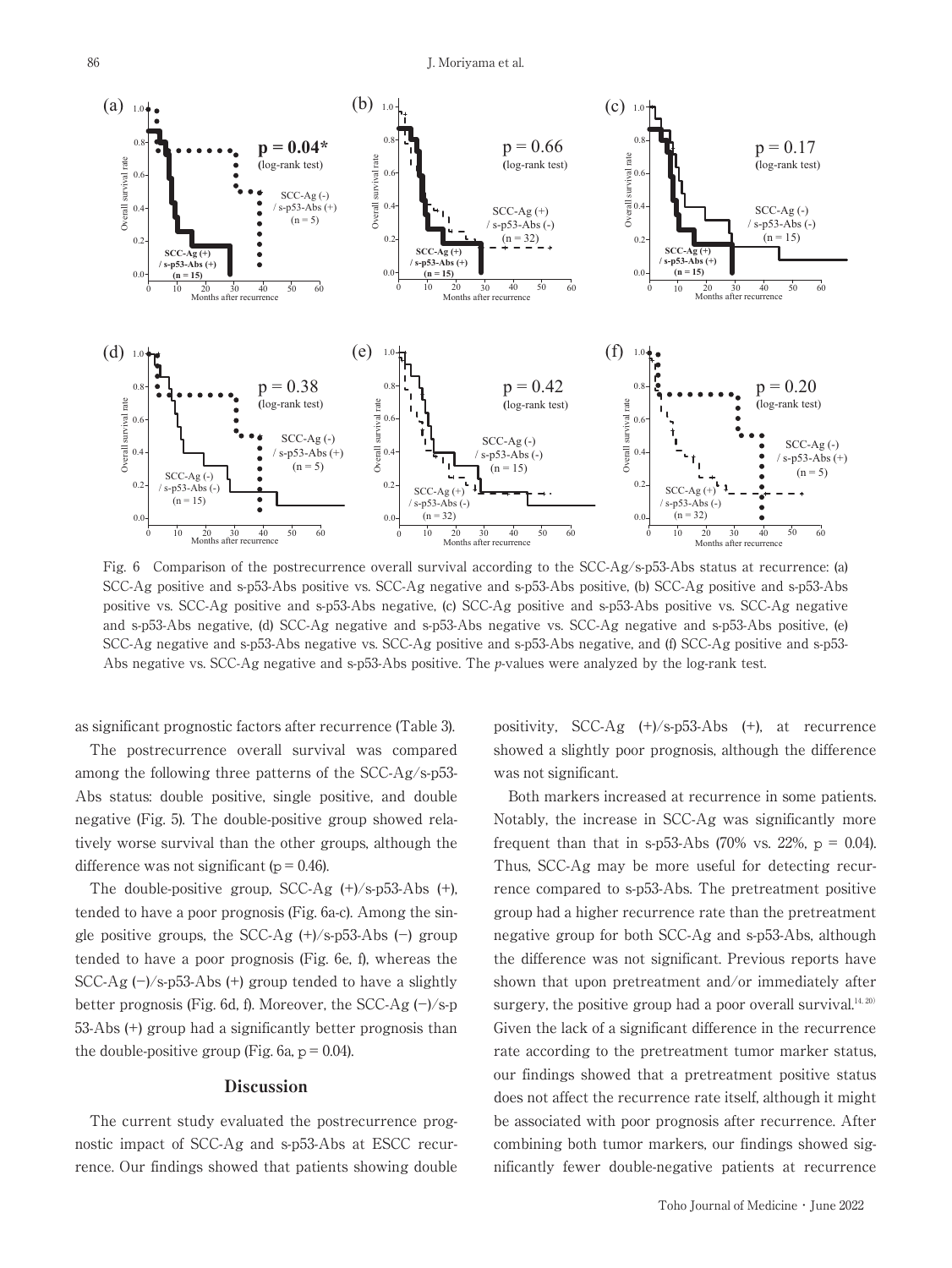than before treatment. Thus, the combined assessment of both markers may be useful for detecting recurrence.

We precisely evaluated the impact of the positive tumor marker status at recurrence on postrecurrence prognosis. Notably, our findings showed that s-p53-Abs did not affect the overall survival. However, although no significant difference was observed in SCC-Ag, the postrecurrence prognosis of the positive group tended to be worse than that of the negative group. Tumor volume, which is associated with the SCC-Ag levels, at recurrence has been considered a cause of poor prognosis after recurrence.<sup>13)</sup> These results suggest that SCC-Ag may be a prognostic factor after recurrence. Moreover, patients with a doublepositive status at recurrence, SCC-Ag  $(+)/s$ -p53-Abs  $(+)$ , tended to have a worse prognosis than those with other statuses. However, the s-p53-Abs single positive group tended to have a better prognosis. Reports have shown that DCF chemotherapy (docetaxel, cisplatin, and 5 fluorouracil) was effective in patients with s-p53-Abspositive  $\text{ESCC}^{21}$ , which may be attributed to its influence on chemotherapy response after recurrence. Although there were only five patients in the  $p53 (+)/SCC (-)$ group, two of them used DOC after recurrence.

This study has several limitations that are worth noting. First, this retrospective analysis included a small number of cases from a single institute. Therefore, a multivariate analysis could not be performed, only univariate analysis was performed. Second, the postoperative observation period was insufficient, and some of the patients who did not develop recurrence may do so after this study.

In conclusion, the current study suggested that simultaneous measurement of serum SCC-Ag and s-p53-Abs at recurrence may be useful for predicting the overall survival after recurrence in patients with ESCC. A positive status for both tumor markers may have an effect on prognosis after recurrence, although the difference was not statistically significant.

Acknowledgements: The authors would like to thank MARUZEN-YUSHODO Co., Ltd. (https://kw.maruzen.co.jp/kousei-h onyaku/) for the English language editing.

Authors' contributions: J. Moriyama, H. Shimada, and T. Suzuki designed the study; J. Moriyama, T. Suzuki, Y. Oshima, T. Nanami, S. Yajima, and F. Shiratori analyzed the data; K. Funahashi and H. Shimada supervised the experiments; and J. Moriyama and H. Shimada wrote the manuscript.

Ethics statement: The ethical statement of this retrospective study was approved by the Ethics Committee of Toho University Omori Medical Center (Tokyo, Japan). The approval numbers were M20196 19056 18002. An opt-out method was used to allow it to decline from the subject of analysis.

#### Conflicts of interest: None decleared.

#### References

- 1) Shimada H. p53 molecular approach to diagnosis and treatment of esophageal squamous cell carcinoma. Ann Gastroenterol Surg. 2018; 2: 266-73.
- 2) Taylor LJ, Greenberg CC, Lidor AO, Leverson GE, Maloney JD, Macke RA. Utilization of surgical treatment for local and locoregional esophageal cancer: Analysis of the National Cancer Data Base. Cancer. 2017; 123: 410-9.
- 3)Fujita H. Ways and tradition of Japan in esophageal surgery for cancer. Gen Thorac Cardiovasc Surg. 2020; 68: 1187-92.
- 4) Shimada H, Fukagawa T, Haga Y, Oba K. Does postoperative morbidity worsen the oncological outcome after radical surgery for gastrointestinal cancers? A systematic review of the literature. Ann Gastroenterol Surg. 2017; 1: 11-23.
- 5) Saeki H, Sohda M, Sakai M, Sano A, Shirabe K. Role of surgery in multidisciplinary treatment strategies for locally advanced esophageal squamous cell carcinoma. Ann Gastroenterol Surg. 2020; 4: 490-7.
- 6) Ikebe M, Morita M, Yamamoto M, Toh Y. Neoadjuvant therapy for advanced esophageal cancer: the impact on surgical management. Gen Thorac Cardiovasc Surg. 2016; 64: 386-94.
- 7) Kitagawa Y, Uno T, Oyama T, Kato K, Kato H, Kawakubo H, et al. Esophageal cancer practice guidelines 2017 edited by the Japan Esophageal Society: part 1. Esophagus. 2019; 16: 1-24.
- 8) Shimada H, Kitabayashi H, Nabeya Y, Okazumi S, Matsubara H, Funami Y, et al. Treatment response and prognosis of patients after recurrence of esophageal cancer. Surgery. 2003; 133: 24-31.
- 9) Hamai Y, Hihara J, Emi M, Furukawa T, Ibuki Y, Yamakita I, et al. Treatment Outcomes and Prognostic Factors After Recurrence of Esophageal Squamous Cell carcinoma. World J Surg. 2018; 42: 2190-8.
- 10) Su XD, Zhang DK, Zhang X, Lin P, Long H, Rong TH. Prognostic factors in patients with recurrence after complete resection of esophageal squamous cell carcinoma. J Thorac Dis. 2014; 6: 949- 57.
- 11)Parry K, Visser E, van Rossum PS, Mohammad NH, Ruurda JP, van Hillegersberg R. Prognosis and Treatment After Diagnosis of Recurrent Esophageal Carcinoma Following Esophagectomy with Curative Intent. Ann Surg Oncol. 2015; 22 Suppl 3: S1292- 300.
- 12) Shimada H, Nabeya Y, Okazumi S-i, Matsubara H, Miyazawa Y, Shiratori T, et al. Prognostic significance of CYFRA 21-1 in patients with esophageal squamous cell carcinoma. Journal of the American College of Surgeons. 2003; 196: 573-8.
- 13) Kanda M, Koike M, Shimizu D, Tanaka C, Kobayashi D, Hattori N, et al. Optimized Cutoff Value of Serum Squamous Cell Carcinoma Antigen Concentration Accurately Predicts Recurrence After Curative Resection of Squamous Cell Carcinoma of the Esophagus. Ann Surg Oncol. 2020; 27: 1233-40.